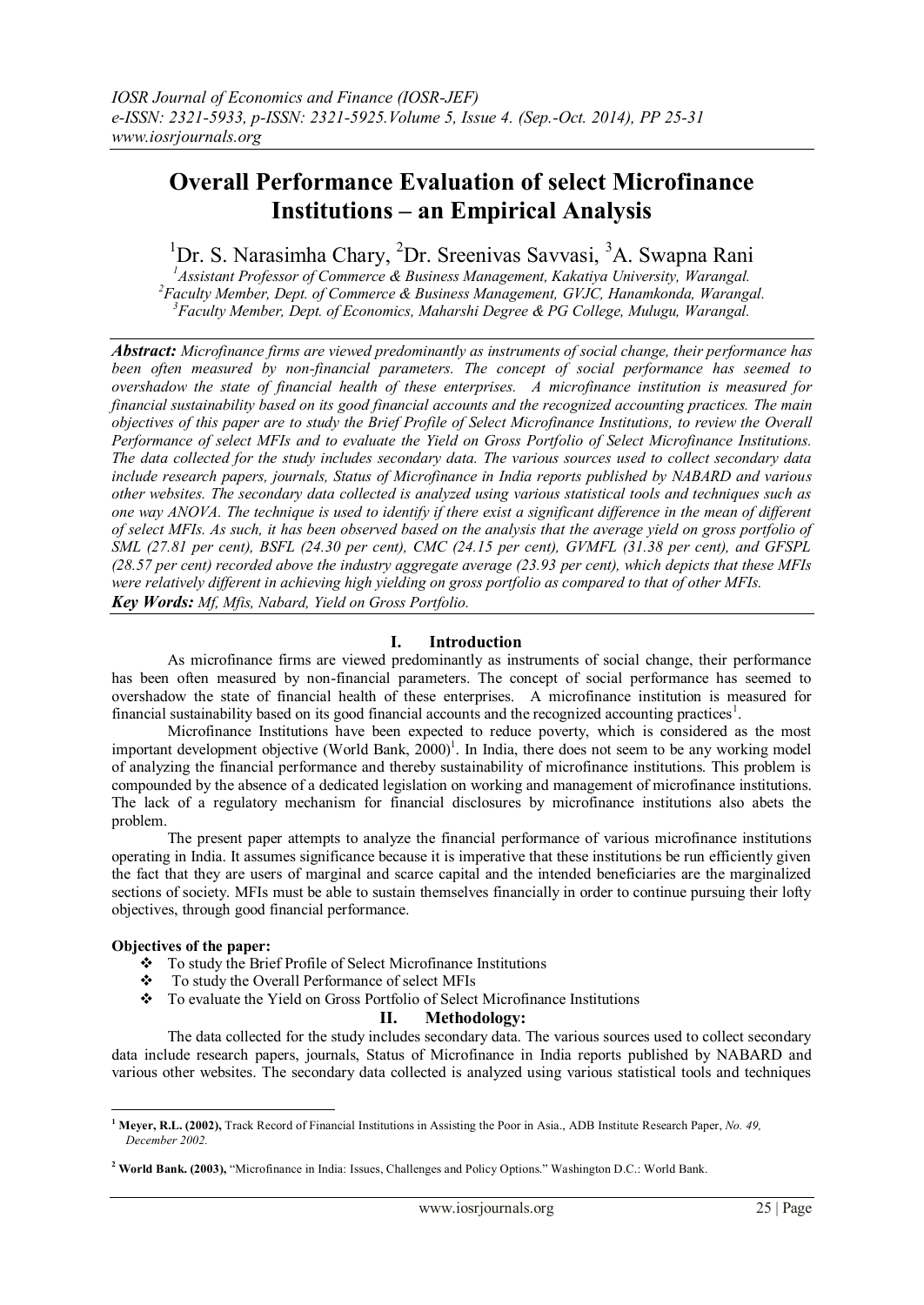such as one way ANOVA. The technique is used to identify if there exist a significant difference in the mean of different of select MFIs.

For the purpose of analysis, a sample size of ten microfinance institutions has been chosen. The companies taken for the study purpose are:

- 1. SKS Microfinance Ltd (SKSMPL)
- 2. Spandana Sphoorty Financial Ltd (SSFL)
- 3. Share Microfin Limited (SML)
- 4. Asmitha Microfin Ltd (AML)
- 5. Sri Kshetra Dhamasthala Rural Development Project (SKDRDP)
- 6. Bharatiya Samruddhi Finance Limited (BSFL)
- 7. Bandhan Society (BS)
- 8. Cashpor Micro Credit (CMC)
- 9. Grama Vidiyal Microfinance Pvt. Ltd. (GVMFL)
- 10. Grameen Financial Services Pvt. Ltd. (GFSPL)

#### **1. SKS Microfinance Ltd (SKSMPL):**

SKS Microfinance Ltd. (SKSMPL) is India"s largest microfinance institution (MFI) with a member base of 5 million borrowers as on September 30, 2011. It was incorporated as a private limited company in 2003 for taking over the microfinance activities of Swayam Krishi Sangam (SKS), a society that was registered in 1997 and began operations in 1998. After obtaining the non banking financial company (NBFC) license from the Reserve Bank of India in January 2006, SKSMPL took over the operations of SKS.

The company follows the group-lending model, which closely resembles Bangladesh-based Grameen Bank's model. While group loans have tenure of 50 weeks, individual loans bear a term of 12 to 24 months. SKSMPL charge an interest rate of 23.6 per cent on a declining method basis in Andhra Pradesh and Karnataka and 28 per cent in other states.

| Years of incorporation:                            | 2003                                         |
|----------------------------------------------------|----------------------------------------------|
| Years of commencement of Microfinance operations : | 1998                                         |
| Legal status :                                     | Private Ltd. Co. (NBFC)                      |
| Lending model:                                     | JLG                                          |
| Chief Executive:                                   | Mr. Suresh Gurumani, Chief Executive officer |
| Auditor:                                           | S.R. Batliboi & Co., Hyderabad               |

## **2. Spandana Sphoorty Financial Ltd (SSFL):**

Spandana Sphoorty Financial Ltd. (SSFL) was incorporated in 2003 as Spandana Sphoorty Innovative Financial Services Ltd (SSIFSL), non-banking financial company, by the promoter's portfolio to SSIFSL in 2004-05. SSIFSL was renamed in 2007-08.

SSFL is the second-largest microfinance institution (MFI) in the country. In terms of loans outstanding as on September 30, 2011, the company had a loan outstanding of Rs.23.98 billion and operations in eight states. SSFL follows the hybrid group and Grameen Bank lending models. The company offers five types of loans with lending rates ranging from 21 to 24 per cent on a declining methods basis. SSFL also offers credit-plus services.

| Year of Incorporation:                           | 2003                                 |
|--------------------------------------------------|--------------------------------------|
| Year of commencement of microfinance operations: | 1998                                 |
| Legal status:                                    | Public Ltd. Co. (NBFC)               |
| Lending model:                                   | JLG. individual                      |
| Chief Executive :                                | Ms. Padmaja Reddy, Managing Director |
| Auditor:                                         | BSR & Company, Hyderabad             |

#### **3. SHARE Microfin Ltd (SML):**

SHARE Microfin Ltd. (SML) is India"s third-largest microfinance institution (MFI), with a loan outstanding of Rs.18.57 billion and 3.6 million borrowers as on September 30, 2011. SML was the first MFI in India to transform into an NBFC from a non-profit legal outfit in 1999-00 and is credited for successfully replicating Bangladesh-based Grameen Bank"s group lending model in India. SML started operations by taking over the branch network of the society for Helping Awaking Rural poor through Education (SHARE) in January 2000. As on September 30, 2011, SML has operations in 142 districts across 16 states. During the past few years, the company"s ownership profile has changed from a community-owned entity to an entity with institutional ownership with the equity investment of US \$ 27 million by Legatum Ventures Ltd. and Avaishkaar Good well India Microfinance Development Co. Limited in 2007.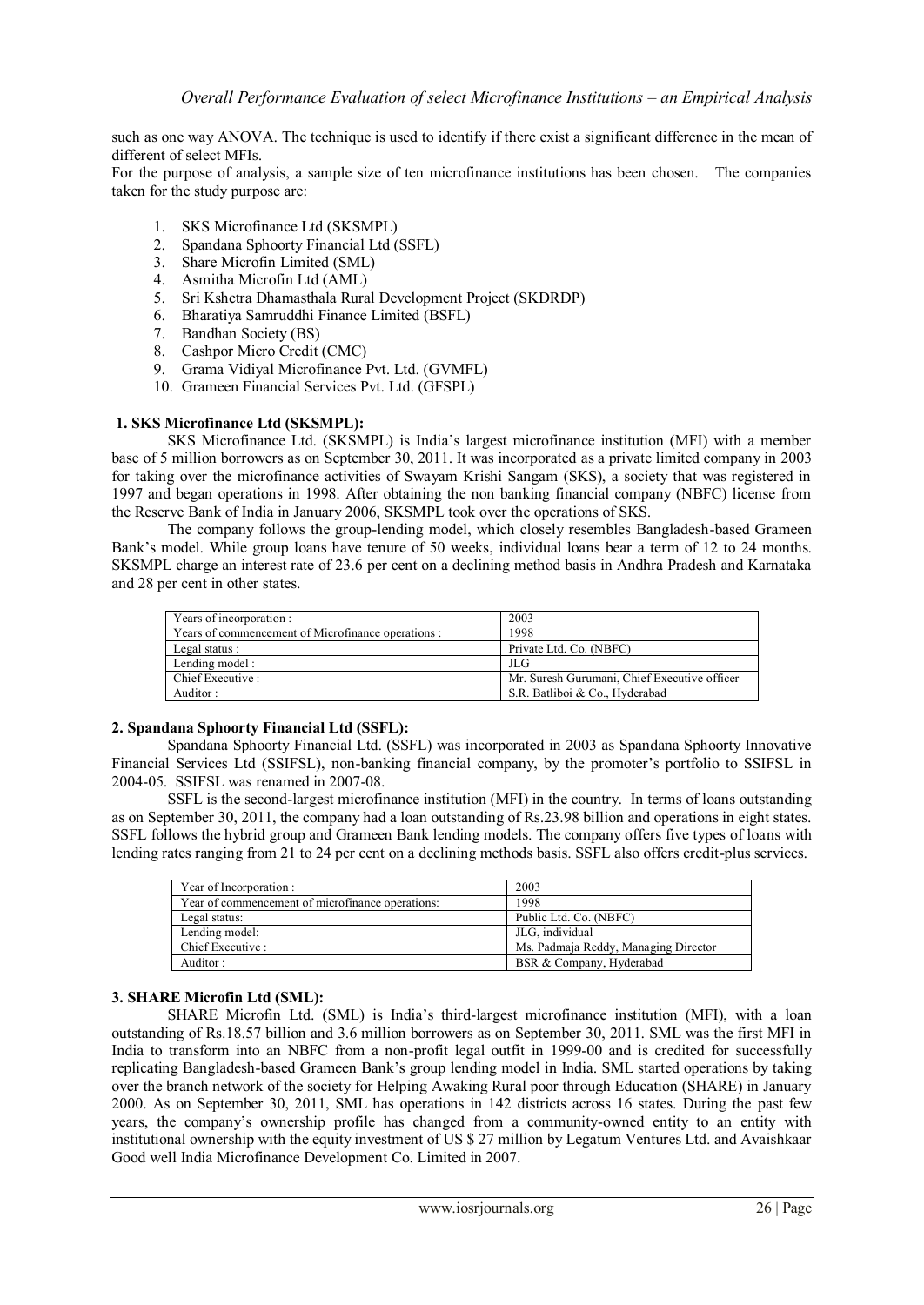The company, which offers four types of loan products, disburses its micro loans ranging between a period of 12 months and 24 months, and charges a flat 12-14 per cent interest rate.

| Year of Incorporation :                          | 1999                                  |
|--------------------------------------------------|---------------------------------------|
| Year of commencement of microfinance operations: | 2000                                  |
|                                                  |                                       |
| Legal status:                                    | Public Ltd. Co. (NBFC)                |
| Lending model:                                   | JLG, individual                       |
| Chief Executive :                                | Mr. M. Udaya Kumar, Managing Director |
| Auditor:                                         | S. R. Batliboi & Co., Hyderabad       |

## **4. Asmitha Microfin Ltd (AML):**

Asmitha microfin Ltd. (AML), an NFBC, began its microfinance operations in 2002, it is one of the top five microfinance institutions (MFIs) in India. AML lends to five-member groups of women under Grameen Bank model, at a flat interest rate of 12.5 per cent to 15 per cent, and charges an upfront one-time processing 1.15 to 2.50 per cent of the loan amount.

AML has a strong rural presence. Most of the loans are given for income-generation activities, trading and animal husbandry account for about two-thirds of AML loans. As of March 31, 2008, AML was present in Orissa, Andhra Pradesh, Karnataka, and Maharashtra. It has ventured into nine more states during 2008-09.

| Year of Incorporation :              | 2001                                        |
|--------------------------------------|---------------------------------------------|
| Year of commencement of microfinance | 2002                                        |
| operations:                          |                                             |
| Legal status:                        | Public Ltd. Co. (NBFC)                      |
| Lending model:                       | JLG                                         |
| Chief Executive:                     | Dr. Vidya Sravanthi, Chairperson & Managing |
|                                      | Director                                    |
| Auditor:                             | S. R. Batliboi & Co., Hyderabad             |

## **5. Shri Kshetra Dharmasthala Rural Development Project (SKDRDP):**

Established in 1982 by Dr. D Veerendra Heggade, a trustee of the Shri Kshetra Dharmasthala, Shri Kshetra Dharmasthala Rural Development Project (SKDRDP) is a charitable trust. SKDRDP offers structured products with a focus on livelihood support and asset creation. Loans are disbursed to SHGs at an interest rate of 15 per cent annum on a declining method basis. The loan tenure ranges between three and 10 years. Borrowers also have to pay 1 per cent of the loan amount towards service charges.

As on September 30, 2011, SKDRDP had 22 branches, covering 4,739 Villages, 7,64,351 members (of which 612,482 were borrowers) from 76,662 SHGs. The microfinance institution (MFI) has operations in six districts of Karnataka- Udipi, Daksina Kannada, Shimoga, Chikmagalur, Korg, and Uttara Kannada. This MFI is a non governmental organization (NGO).

| Year of Incorporation :                          | 1982                                  |
|--------------------------------------------------|---------------------------------------|
| Year of commencement of microfinance operations: | 1995                                  |
| Legal status:                                    | Trust                                 |
| Lending model:                                   | <b>SHG</b>                            |
| Chief Executive :                                | Dr. L H Manjunath, Executive Director |
| Auditor:                                         | Rao and Basari Co, Mangalore          |

## **6. Bhartiya Samruddhi Finance Ltd (BSFL):**

Bhartiya Samruddhi Finance Ltd. (BSFL), an NBFC promoted by Bhartiya Samruddhi investment sand consulting services Ltd. (BASICS), started operations in 1997. BSFL is one of the pioneers in extending orgainzed microfinance to those without access to banking and financial services. The company has more than decade of experience in microfinance, and has disbursed more than Rs.16 billion of loans since inception. BSFL adopts diverse lending models (loans to individuals, joint-liability groups of farmers and federations of women SHGs. The company is the first Indian MFI to offer weather-based insurance to customers through a tie-up with an insurance company, and the first MFI with an institutional shareholding structure.

BSFL provides microfinance and knowledge-based technical assistance. Its customers include small and marginal farmers, rural artisans, micro-enterprises, and federations and cooperative owned by self-help groups (SHGs). As on September  $30<sup>th</sup>$ , 2011, it had a presence in 10 states across India.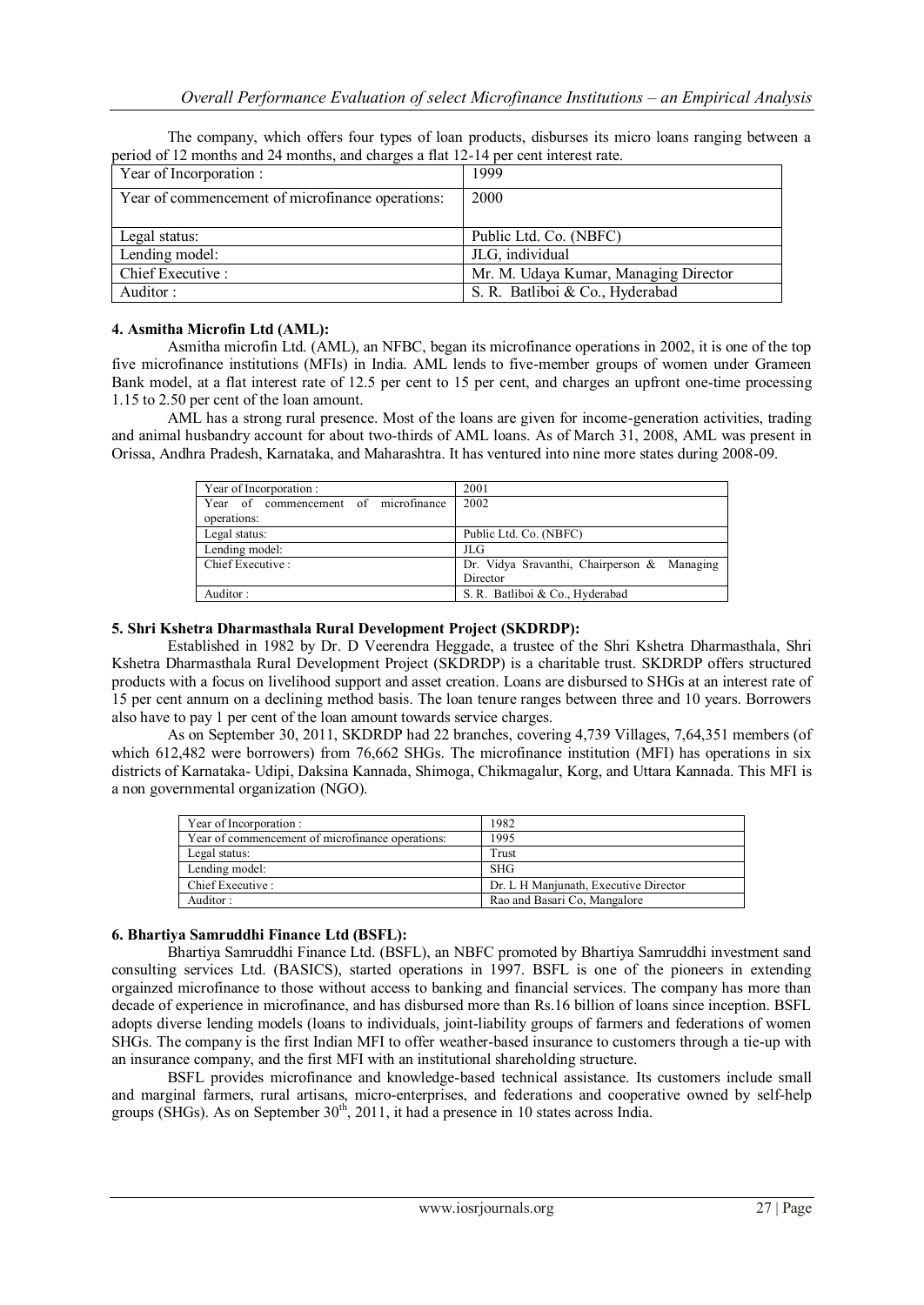| Year of Incorporation:                           | 1996                                 |
|--------------------------------------------------|--------------------------------------|
| Year of commencement of microfinance operations: | 1997                                 |
| Legal status:                                    | Public Ltd. Co. (NBFC)               |
| Lending model:                                   | Diversified                          |
| Chief Executive :                                | Dr. Vijay Mahajan, Managing Director |
| Auditor:                                         | V. Nagarajan & Co., Hyderabad        |

#### **7. Bandhan Financial Services Pvt. Ltd (BFSPL):**

In 2006, the founder of Bandhan, a non governmental organization (NGO) with microfinance operations, Acquired Ganga Niryat Pvt. Ltd., non-banking financial company (NBFC), and registered it has Bandhan financial Services Pvt. Ltd. (BFSPL). As on September 30, 2011, the MFI had loans outstanding of Rs.1328 million spread across 191 branches. The Bandhan group plans to consolidate its microfinance operations under BFSPL in 2009-10 (refers to financial year, April 1 to march 31).

BFSPL follows the group-based lending approach; its loan products are similar to those Bandhan. The NBFC"s presence is largely restricted to West Bengal and Tripura and during first six months of 2008-09, it also opened branches in New Delhi and Bihar.

| Year of Incorporation:                           | 2006                                            |
|--------------------------------------------------|-------------------------------------------------|
| Year of commencement of microfinance operations: | 2006                                            |
| Legal status:                                    | Public Ltd. Co. (NBFC)                          |
| Lending model:                                   | JLG                                             |
| Chief Executive :                                | Mr. Chandra Sekhar Ghosh, Chairman and Managing |
|                                                  | Director                                        |
| Auditor:                                         | SRB 7 Associates, Kolkatta                      |
|                                                  |                                                 |

## **8. Cashpor Micro Credit (CMC):**

Cashpor Micro Credit (CMC) was promoted in 2002 as a subsidiary of Cashpor Financial and Technical services, and therefore transferred its microfinance operations, which it had started in 1997, to CMC operations in eastern Uttar Pradesh and western Bihar.

The MFI has developed an index, Cashpor Housing index (CHI), to help identify prospective members for lending. The MFI follows joint liability group (JLG) model and has adopted the best practices of both Grameen Bank and ASA models of Bangladesh. CMC offers three loan products, all at an interest rate of 27 per cent per annum (on reducing balance basis) and with tenure of 52 weeks. The loan amount ranges from Rs.1,000 to Rs.25, 000.

| Year of Incorporation:                           | 2002                              |
|--------------------------------------------------|-----------------------------------|
| Year of commencement of microfinance operations: | 1997                              |
| Legal status:                                    | Section 25 company                |
| Lending model:                                   | JLG                               |
| Chief Executive :                                | Mr. J S Tomar, director           |
| Auditor:                                         | M. Jaiswal & Associates, Varanasi |

## **9. Grama Vidiyal Microfinance Pvt. Ltd. (GVMFL):**

Grama Vidiyal Microfinance Pvt. Ltd. (GVMFL) is a Tiruchirappalli based NBFC which started its microfinance operations in early 2008. During 2007-08 (refers financial year, April 1 to March 31), the Grama Vidiyal Trust (GVT), a leanding NGO-MFI in Tamil Nadu, which started its microfinance programme in 1996, transferred its entire loan portfolio to GVMFL. As of September 30, 2008, the MFI had more than 3,30,000 members across 126 branches in Taml Nadu.

GVMFL follows a modified version of the Grameen Bank model of lending and offers loans at 12 per cent interest (flat rate basis) rate per annum with tenures ranging from 10 weeks to 100 weeks. The loan size varies from Rs.1,000 to Rs.50,000 depending on the repayment capacity of individual borrowers. In addition, the MFI charges 3 per cent of loan amount as upfront free for all loans except special loans (SLs). In case of SLs, GVMFL collects 7.5 per cent upfront charges, and charges no interest. The MFI also offers lite insurance through a tie-up with an Indian private sector insurance company.

| Year of Incorporation:                           | 2007                           |
|--------------------------------------------------|--------------------------------|
| Year of commencement of microfinance operations: | 1996                           |
| Legal status:                                    | Private Ltd. Co. (NBFC)        |
| Lending model:                                   | JLG                            |
| Chief Executive :                                | Mr. Arjun Muralidharan,        |
|                                                  | Chief Executive Officer        |
| Auditor:                                         | V. Nagarajan & Co., Tamil Nadu |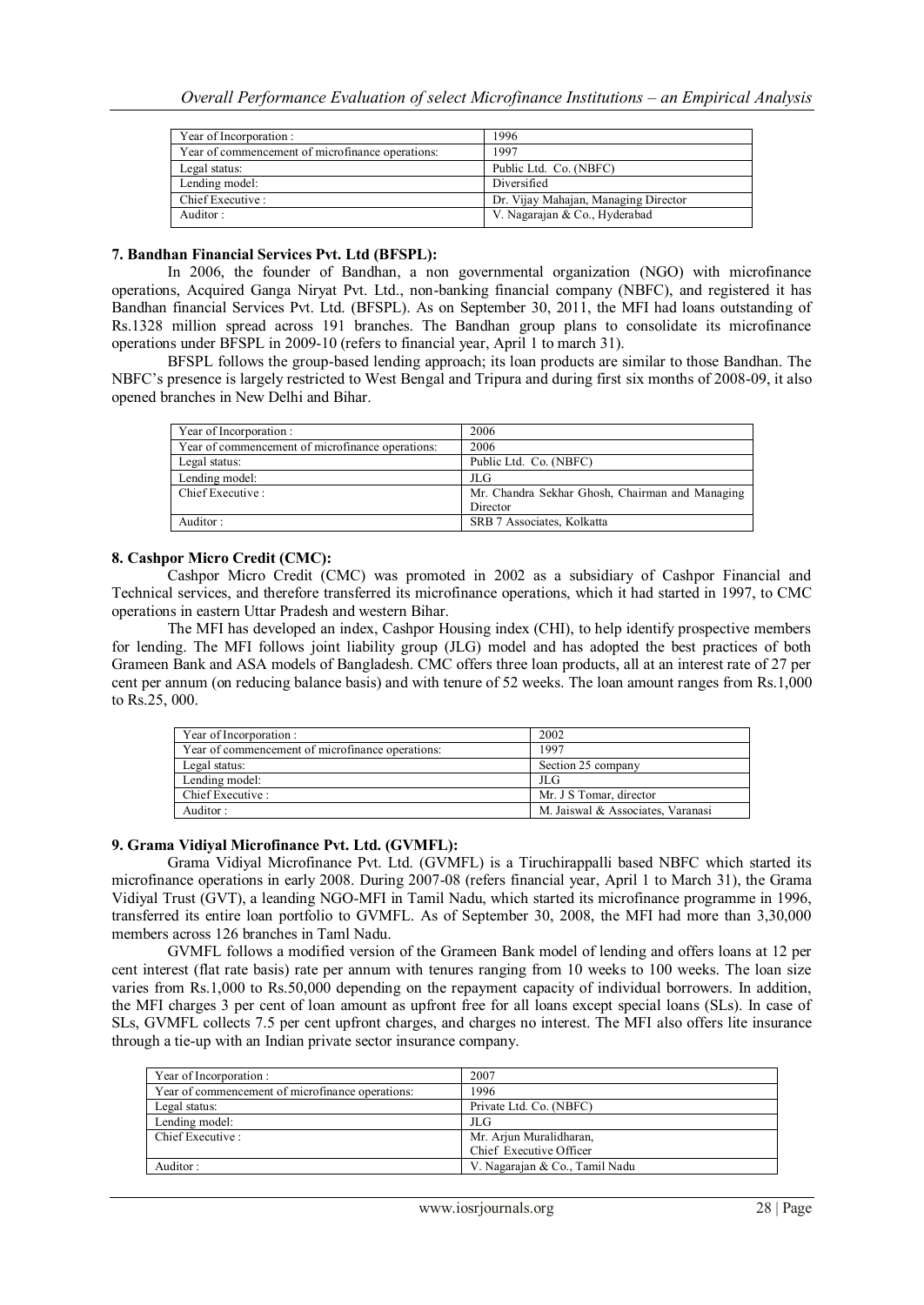## **10. Grameen Financial Services Pvt .Ltd. (GFSPL):**

Grameen Financial Services Pvt. Ltd. (GFSPL) was incorporated 1991 as Sanni Collection Pvt. Ltd. It was acquired by its current management in 2007. Subsequently, in October 2007, GFSPL took over the microfinance programme of T.Muniswamappa Trust (TMT, Popularly known as "Grameen Koota"). Grameen Koota started its microfinance programme in 1999, with seed capital support from Grameen Trust, Bangladesh.

GFSPL lends to ten-member groups under the Grameen Bank model of lending and offers three different loan product offerings to its clients. The MFI"s core loan product is a 50-week loan with a flat interest rate of 12 per cent. The MFI charges an upfront fee of 1 to 3 per cent of the loan amount, depending up on the borrower profile (new or repeat) and the loan product. The company also provides health insurance companies. As on September 2008 the MFI had a borrower base of more than 1,50,000 borrowers across 17 districts of Karnataka. During second half of 2008-09 (refers to financial year, April 1 to March 31), the MFI has expanded its operations to Maharashtra and has piloted individual loans in two urban branches at Bangalore and Tumkur.

| Year of Incorporation:                                       | 1998                                     |
|--------------------------------------------------------------|------------------------------------------|
| of<br>Year<br>of<br>commencement<br>microfinance operations: | 1999                                     |
| Legal status:                                                | Private Ltd. Co. (NBFC)                  |
| Lending model:                                               | JLG                                      |
| Chief Executive :                                            | Mr. Suresh K. Krishna, Managing Director |
| Auditor:                                                     | M.S. Kamanth & Associates, Bangalore     |

## **III. Performance Evaluation of Select Microfinance Institutions:**

It is proposed to analyse the performance of select microfinance institutions. The data of eleven years (from 2001 to 2011) required for the analysis part have been collected through online database [www.mixmarket.org.](http://www.mixmarket.org/) The analysis part is carried out with the help of the following variables:

## **Operating efficiency:**

- 1. Cost per Borrower
- 2. Operating Expenses to Loan Portfolio
- 3. Operating Expenses to Assets

## **Productivity efficiency:**

- 1. Number of Borrowers per Staff Member
- 2. Number of Active Borrowers
- 3. Average Loan Balance per Borrower

## **Financial Efficiency:**

- 1. Debt-Equity Ratio
- 2. Gross Loan Portfolio to Assets

#### **Overall Performance:**

1. Yield on Gross Portfolio

For the purpose of the analysis of data pertaining to these MFIs, a study period from 2001 to 2011 has been chosen and various statistical techniques like Mean, one-way ANOVA have been performed for deriving at conclusion.

## **Yield on Gross Portfolio:**

This ratio represent amount yielded in terms of percentage as to the gross loan portfolio. Higher the ratio indicates high profitability and efficient utilization of funds advanced to various self help groups and other individuals. The data pertaining to yield on gross portfolio are presented in table-1.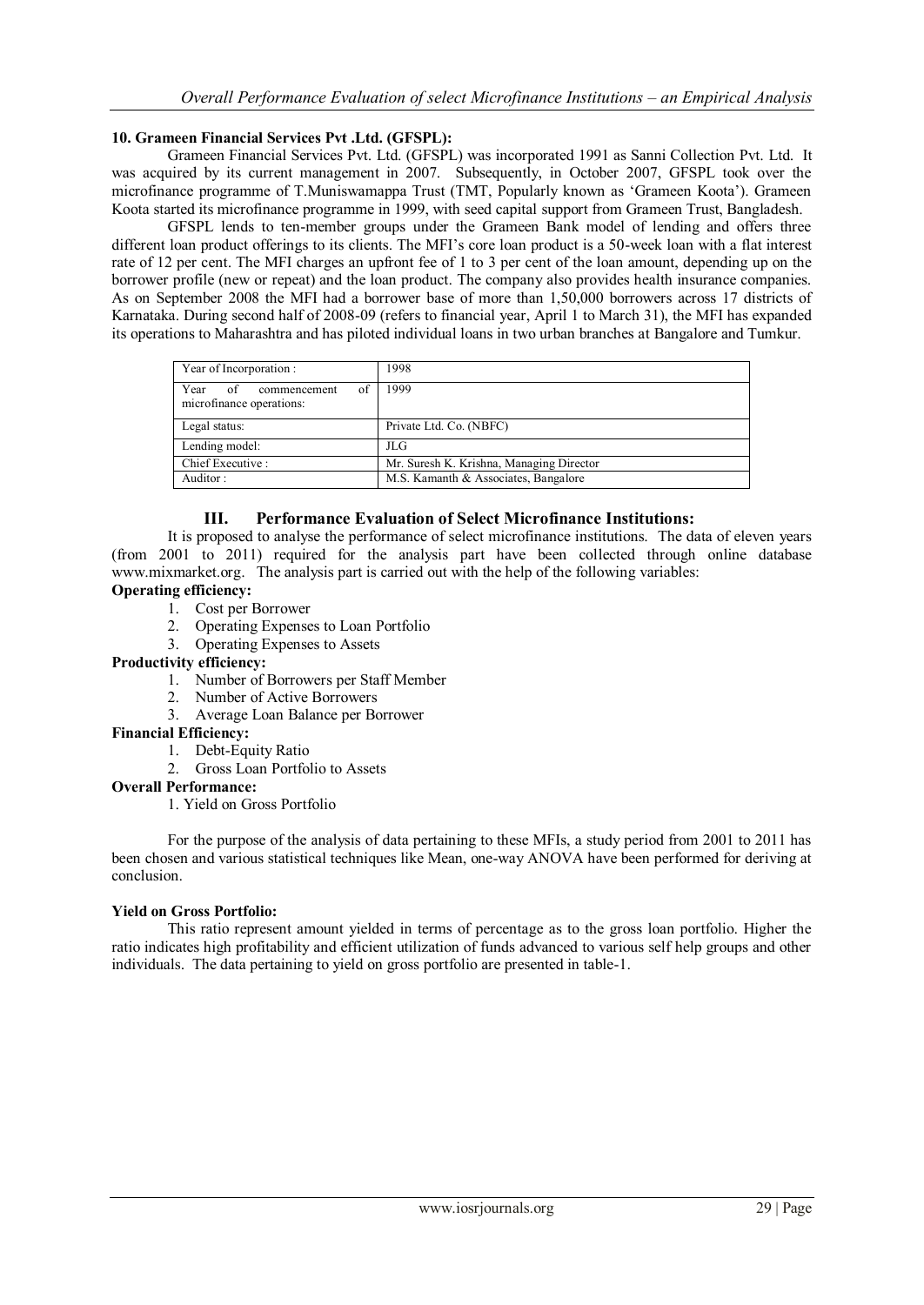**Table-1 Yield on Gross Portfolio of sample Microfinance Institutions during the period from 2001 to 2011**

|       |            |          | (In percent) |       |               |             |                |            |              |              |       |
|-------|------------|----------|--------------|-------|---------------|-------------|----------------|------------|--------------|--------------|-------|
| Years | <b>SKS</b> | Spandana | <b>SML</b>   | AML   | <b>SKDRDP</b> | <b>BSFL</b> | <b>Bandhan</b> | <b>CMC</b> | <b>GVMFL</b> | <b>GFSPL</b> | Mean  |
| 2001  |            |          |              |       |               |             |                |            |              |              |       |
| 2002  |            |          |              |       |               |             |                |            |              |              |       |
| 2003  | 30.26      | 28.70    | 33.44        |       |               |             |                |            | 29.76        | 37.06        | 31.84 |
| 2004  | 31.47      | 18.35    | 32.47        |       |               |             | 24.67          | 24.70      | 29.66        | 36.08        | 28.20 |
| 2005  | 21.57      | 25.23    | 32.04        | 21.06 | 8.76          | 10.42       | 23.72          | 23.08      | 33.23        | 29.80        | 22.89 |
| 2006  | 23.77      | 13.55    | 14.96        | 14.97 | 10.05         | 15.05       | 27.01          | 19.27      | 28.78        | 31.51        | 19.89 |
| 2007  | 25.28      | 20.74    | 22.27        | 17.21 | 12.98         | 15.73       | 20.44          | 26.38      |              | 25.60        | 20.74 |
| 2008  | 26.33      | 23.75    | 25.52        | 25.39 | 13.41         | 70.01       | 27.01          | 24.05      | 35.47        | 24.87        | 29.58 |
| 2009  | 25.64      | 25.71    | 31.48        | 25.64 | 13.55         | 16.85       | 20.16          | 24.44      | 28.36        | 17.73        | 22.96 |
| 2010  | 24.48      | 20.66    | 30.33        | 30.49 | 11.97         | 17.72       | 21.32          | 27.1       | 34.41        | 25.91        | 24.44 |
| 2011  | 1.19       |          |              |       |               |             |                |            |              |              | 1.19  |
| Mean  | 23.33      | 22.09    | 27.81        | 22.46 | 11.79         | 24.30       | 23.48          | 24.15      | 31.38        | 28.57        | 23.93 |

Source: Compiled from the database developed by Microfinance Institutions Exchange (Mix market) for the period from 2001 to 11.



**Figure - 1 Yield on Gross Portfolio of Sample MFIs during the period from 2001 to 2011**

Source: Performed by using data of Mean Yield on Gross Portfolio compiled in table-1

On examination of data in table-1, it has been found that the percentage of yield on gross portfolio of the MFI industry has been varied between the highest of 31.84 per cent in 2003 and lowest 19.89 per cent in 2006 with industry aggregate of 23.93 per cent during the period from 2001 to 2011.

Year wise analysis indicates the yield on gross portfolio of SKS ranged between 31.47 per cent and 1.19 per cent with yearly average of 23.33 per cent which is below the industry aggregate. Spandana accounted for yield ranging between 28.7 per cent and 13.55 per cent with yearly average of 23.09 per cent, lower than industry aggregate average. SML, AML, SKDRDP, BSFL, Bandhan, CMC, GVMFL, GFSPL were accounted for yield on gross portfolio varied between the highest of 33.44 per cent, 30.49 per cent, 13.55 per cent, 70.01 per cent, 26.38 per cent, 35.47 per cent, and 37.06 per cent respectively and lowest of 14.96 per cent, 14.97 per cent, 8.76 per cent, 10.42 per cent, 20.16 per cent, 19.27 per cent, 28.36 per cent, and 17.73 per cent respectively with the yearly average of 27.81 per cent, 22.46 per cent, 11.79 per cent, 24.3 per cent, 23.48 per cent, 24.15 per cent, 31.38 per cent, and 28.57 per cent respectively during the study period. Of these, the average yield on gross portfolio of SML (27.81 per cent), BSFL (24.30 per cent), CMC (24.15 per cent), GVMFL (31.38 per cent), and GFSPL (28.57 per cent) recorded above the industry aggregate average (23.93 per cent), which